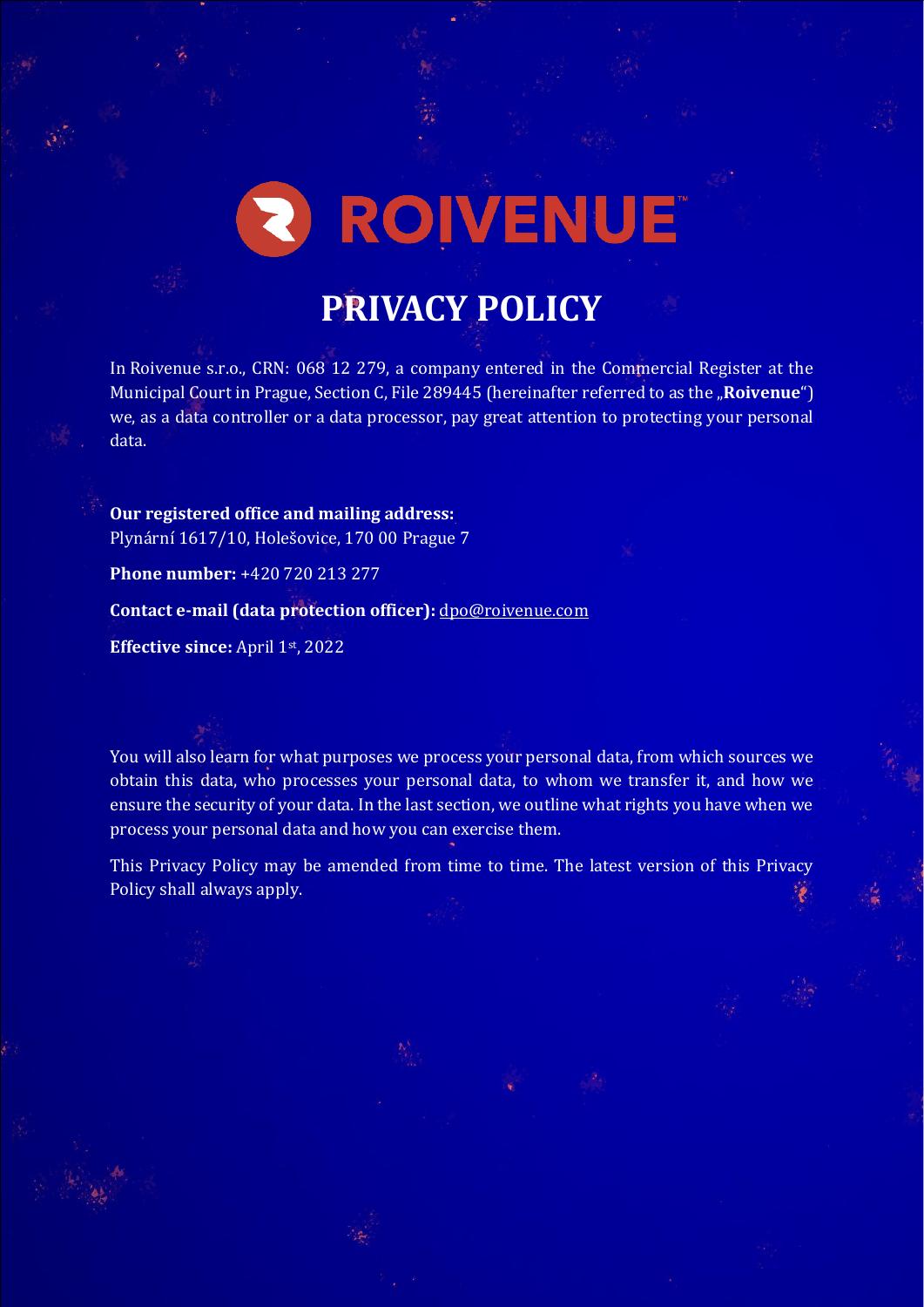#### **A. CATEGORIES OF PROCESSED PERSONAL DATA**

Below are the categories of personal data, including examples, that we process for the purposes set out in the following section. We also refer to these categories in other parts of this Privacy Policy:

#### **a) Identification data**

We process in particular the name and surname to be able to identify you while fulfilling the contract we have with you or the entity you are representing, or to identify you while you are using our service. Also, we process identification data of the communication recipients for purposes down below.

#### **b) Contact details**

We process in particular the e-mail address and telephone number so we can make our platform available to you and be able to communicate with you.

#### **c) Payment and billing details**

We process in particular the data about banking accounts and data from invoices to properly process your payments, where applicable.

#### **d) Records of our mutual communication**

We process any personal data contained in this communication as we record and further work with this communication.

#### **e) Information about service performance**

We are also processing data on performance of services provided by you or provided within our Roivenue service you use under the contract to us.

#### **f) Information about usage of web presentation**

By using the internet environment and visiting our website, you automatically send the IP address of your device. We can therefore detect the network number and subnet in which your device is located.

From the logs, where information about your activity on the website is also recorded for security reasons, we can read the length of a single login, the actions you have performed on the website and information about the data filled in the forms.

#### **g) Information from cookies and other tracking technologies**

If you have enabled the storage of so-called cookies in your browser, they send us additional information, for example about the pages you visit and the user preferences on your computer.

For the optimal display of our website and services, we use information about your operating system (for example, Windows or macOS), its version and technical data about the devices from which you log in (for example, the type of your smartphone). This helps us to continuously improve our services and adapt them to your technical capabilities.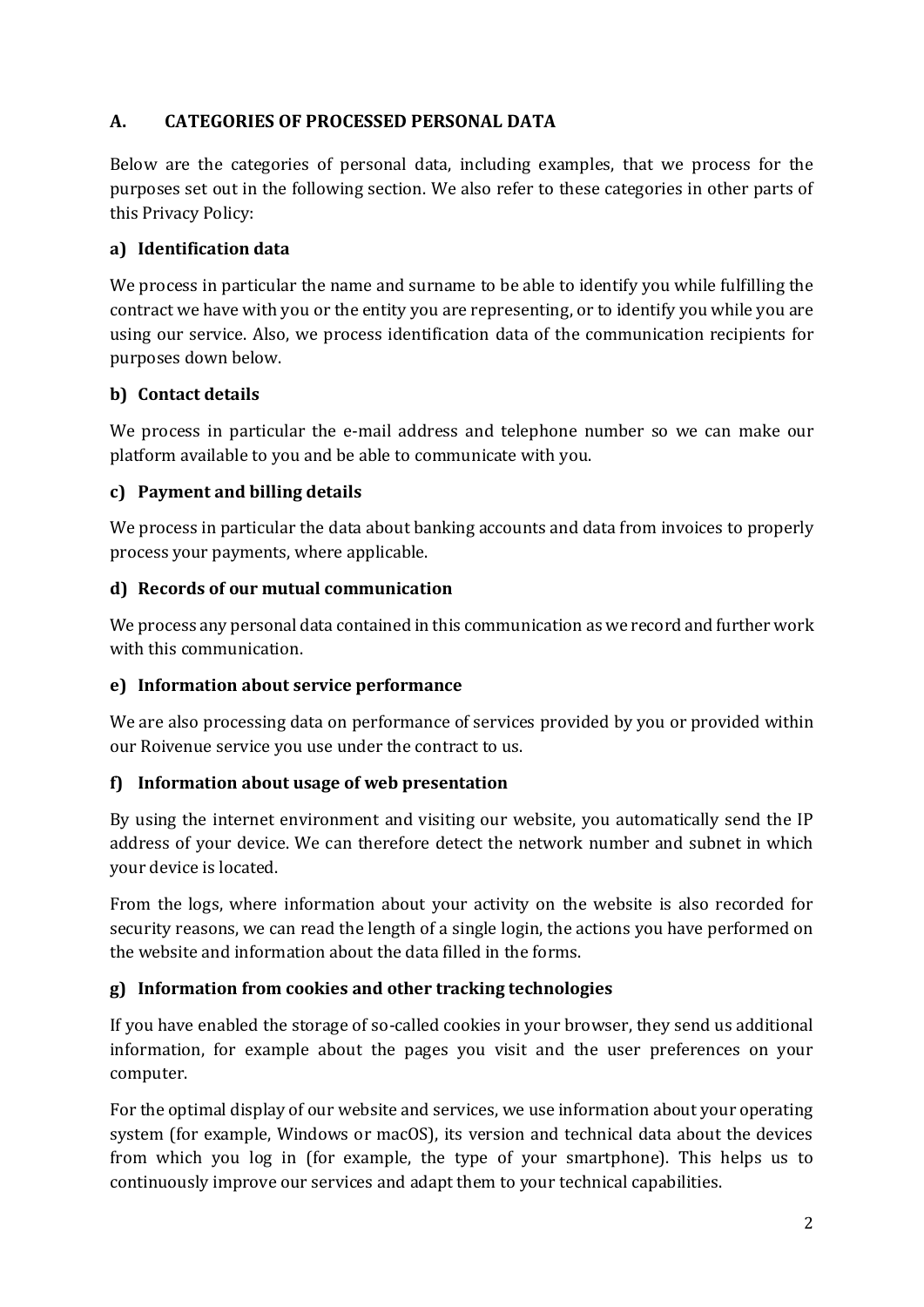For more information on the use of cookies and similar technologies, please see section D "*Use of cookies and digital identifiers*".

# **B. PURPOSES OF PROCESSING**

#### **B.1 FOR OUR CUSTOMERS AND POTENTIAL CUSTOMERS**

If you are our customer, your personal data, including personal data of your employees or other subcontractors, will be processed for the following purposes:

## **a) Fulfilment of contracts with our customers**

Our processing of your personal data is necessary to successfully concluding supplying contracts with you and measuring your performance according to contract.

For this purpose, we process Identification data, Contact details, Payment and billing details, Records of our mutual communication, Information about service performance and Information from cookies and other tracking technologies.

The legal basis for processing here is usually our legitimate interest, as you are representing a legal person with whom we have contractual relationship. We generally retain your personal data for the duration of the contracting process and for the time we are fulfilling our mutual obligations from the contract.

#### **b) Internal evidence and protection of our rights and claims**

Our processing of your personal data is also necessary to properly protect our rights and claims and keep internal evidence of our subcontractors, including personal data needed for debt collection and/or effective defence in any dispute (defence of the legal claims of the controller in judicial, extrajudicial, enforcement or other similar proceedings where, without the use of the processed data, the protection of the our rights could be jeopardised or prevented).

For this purpose, we process Identification data, Contact details, Payment and billing details, Records of our mutual communication and Information about service performance.

The legal basis for processing here is our legitimate interest.

Personal data are generally retained for the duration of statutory limitation period, including any possible suspension or interruption of this period, but typically no longer than 16 years after the termination of contract with us (i.e. for as long as necessary to keep data about rights and claims arising mostly from contractual relationships).

# **c) Fulfilment of legal duties**

We must comply with certain legal obligations imposed on us a data controller and business legal entity. Therefore, we need to process your personal data to properly address these legal obligations.

For this purpose, we may process various categories of personal data, especially Identification data, Payment and billing details, Contact details and Records of our mutual communication.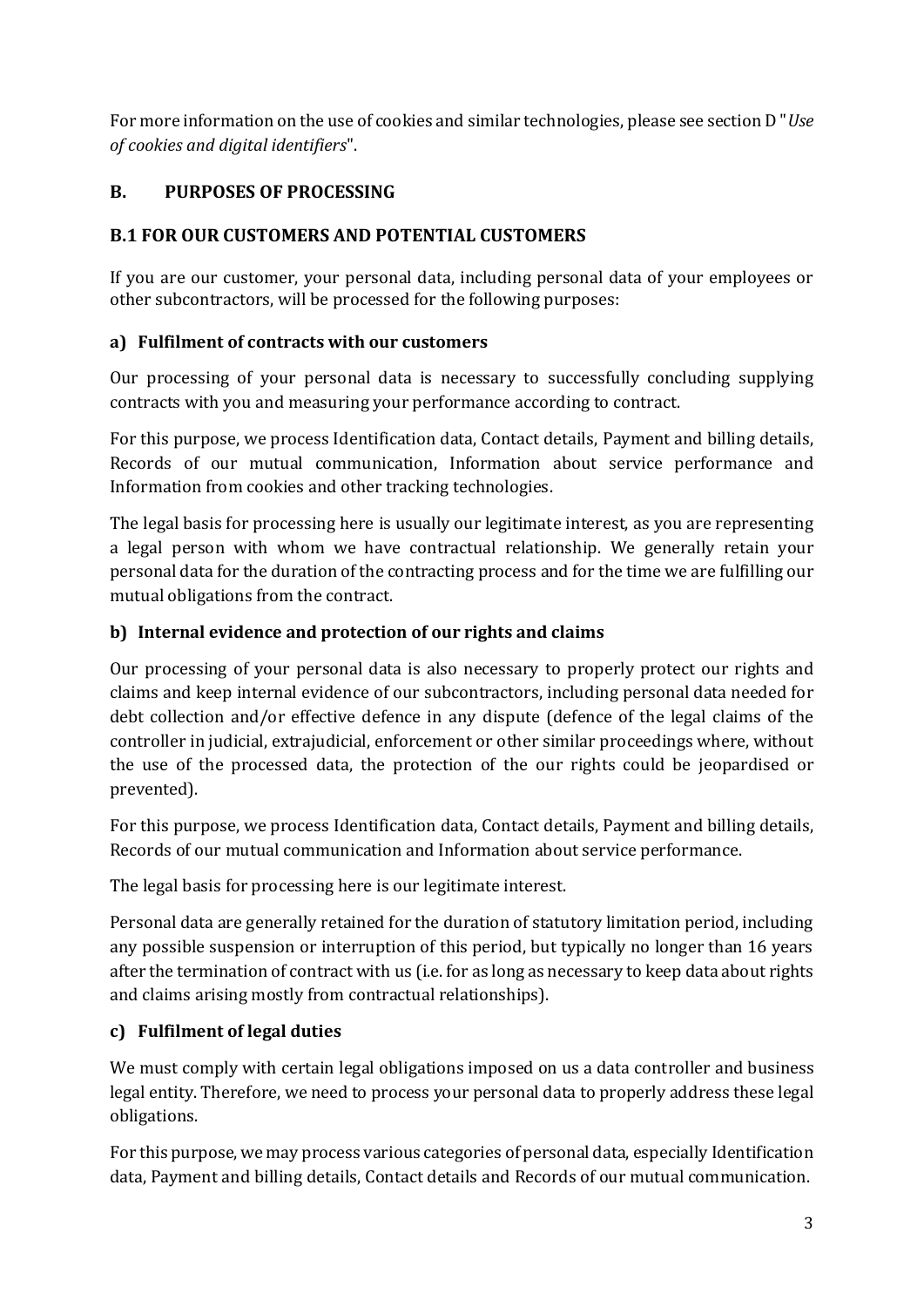The legal basis for processing is compliance with legal obligation. Personal data are retained for the period set in the applicable legal regulation.

#### **d) Improvement of our services**

With are trying hard to improve what we do so we can provide you with better service. Therefore, we process some personal data to make our Roivenue application friendlier and more useable.

For this purpose, we may process various categories of personal data, especially Records of our mutual communication, Information about service performance and Information from cookies and other tracking technologies.

The legal basis for processing is our legitimate interest. We generally retain your personal data for the duration of the contracting process and for the time we are updating or improving our Roivenue service.

## **e) Marketing communication and promotion of our services**

We often send our newsletter and/or marketing communication or process your personal data while trying to promote our Roivenue services.

For this purpose, we mainly process your Identification data and Contact details.

If you are our customer, we are eligible to offer you similar services related to services already provided. The legal basis for processing is our legitimate interest. We generally retain your personal data for the duration you are either our client or represent him and for 2 years after.

Also, if you signed for our webinars and/or meeting and actions, we may send you related communication that also includes marketing communication and promotion of our services.

Otherwise, you may also have given us your consent to receive marketing communication.

Your consent is given for a period of three years. However, you may withdraw your consent at any time. You also always have the right to opt-out of receiving further marketing communications at any time. To do that, follow the button "*Unsubscribe*" in received communication or notify us o[n dpo@roivenue.com.](mailto:dpo@roivenue.com)

# **B.2 FOR WEB VISITORS**

If you visited our web presentation, your personal data will be processed for the following purposes:

# **a) Operation of web presentation and its security**

Our processing of your personal data is necessary for our website operation, including presentation and functionality of the website and ensuring your safety on our website. Within this purpose, we identify you as a visitor during the web browsing or during repeated logins on our website.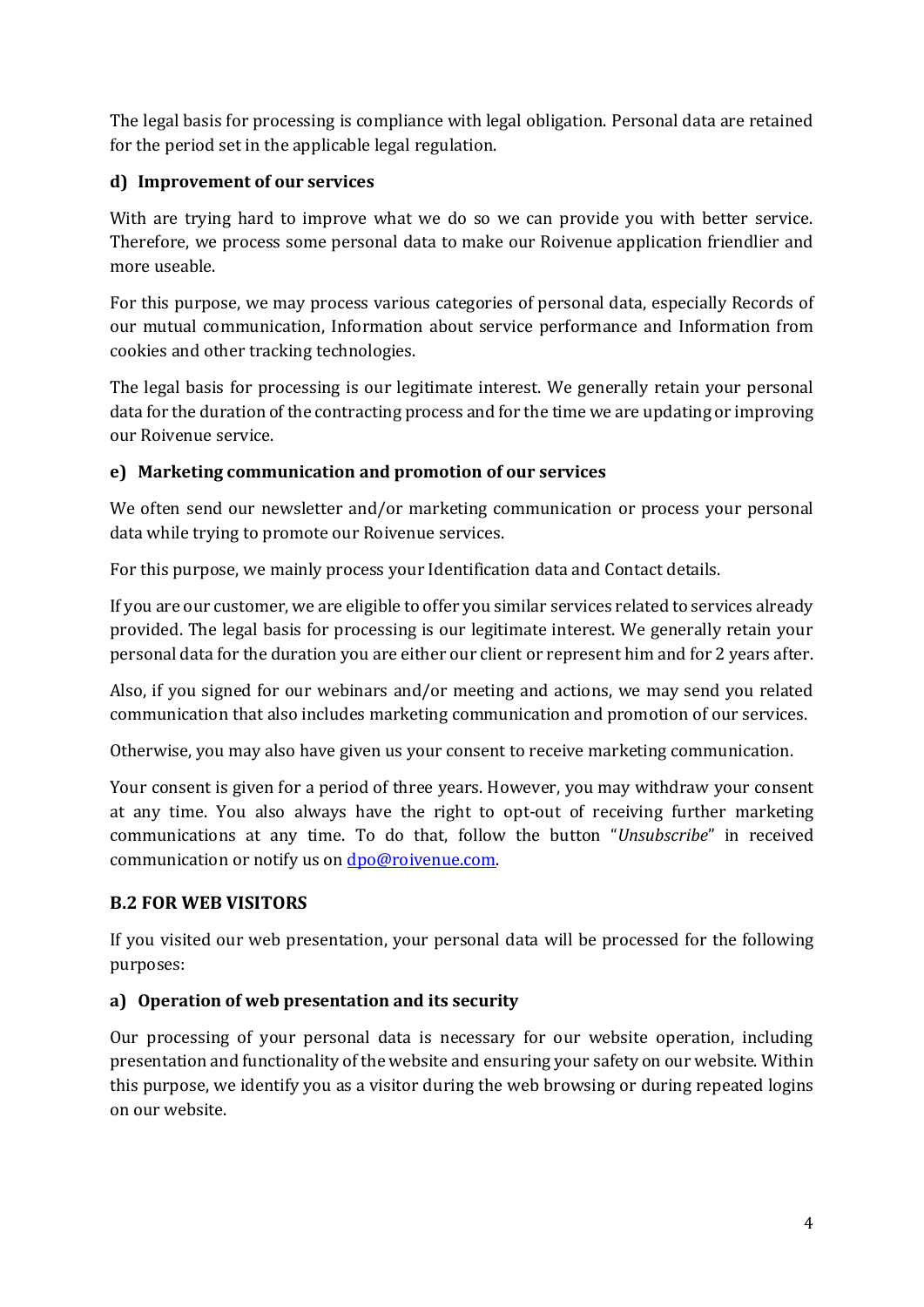For this reason, we process Information about usage of web presentation and Information from cookies and other tracking technologies, which is necessary for operation of web presentation.

The legal basis for processing here is our legitimate interest.

We generally retain your personal data for up to 2 years after yours visit to our web presentation.

#### **b) Customization of web presentation (preferences)**

Our processing of your personal data is necessary for keeping your preferences and customize web presentation following these preferences as well as simplify browsing our website for you. Within this purpose, we customize web presentation to your preferences, such as location, language choices and your device.

The legal basis for processing Information about usage of web presentation for this purpose is our legitimate interest on customization of web presentation to preferences of customers and we generally retain your personal data for up to 2 years after yours visit to our web presentation.

With your consent, we also process Information from cookies and other tracking technologies, which is necessary for customization of web presentation (preferential cookies), while your data may also be transferred to third parties. The legal basis for processing here is therefore your consent, given through the Cookies Sidebar. We retain your data for the duration of your consent but in any case, no longer than 2 years from receiving your consent.

#### **c) Analysis of visits of web presentation (statistics)**

Our processing of your personal data is necessary for understanding the way in which visitors use our web presentation. Within this purpose, we monitor traffic on our website, optimize our website, ensure the security both website and your data and make the web presentation more seamless and user-friendly.

The legal basis for processing Information about usage of web presentation for this purpose is our legitimate interest on gathering information about usage of our web presentation for its further improvement and we generally retain your personal data for up to 2 years after yours visit to our web presentation.

With your consent, we also process Information from cookies and other tracking technologies, which is necessary for customization of web presentation (statistical cookies), while your data may also be transferred to third parties. The legal basis for processing here is therefore your consent, given through the Cookies Sidebar. We retain your data for the duration of your consent but in any case, no longer than 2 years from receiving your consent.

#### **d) Promotion and marketing on our web presentation (marketing)**

Our processing of your personal data is necessary for gathering information about personal preferences of each user for presentation of advertisement and subsequent presentation of this advertisement. Within this purpose, we promote and market services and products on the website and show you marketing communication related to services and products you expressed your interest and promote our brand through online promotion.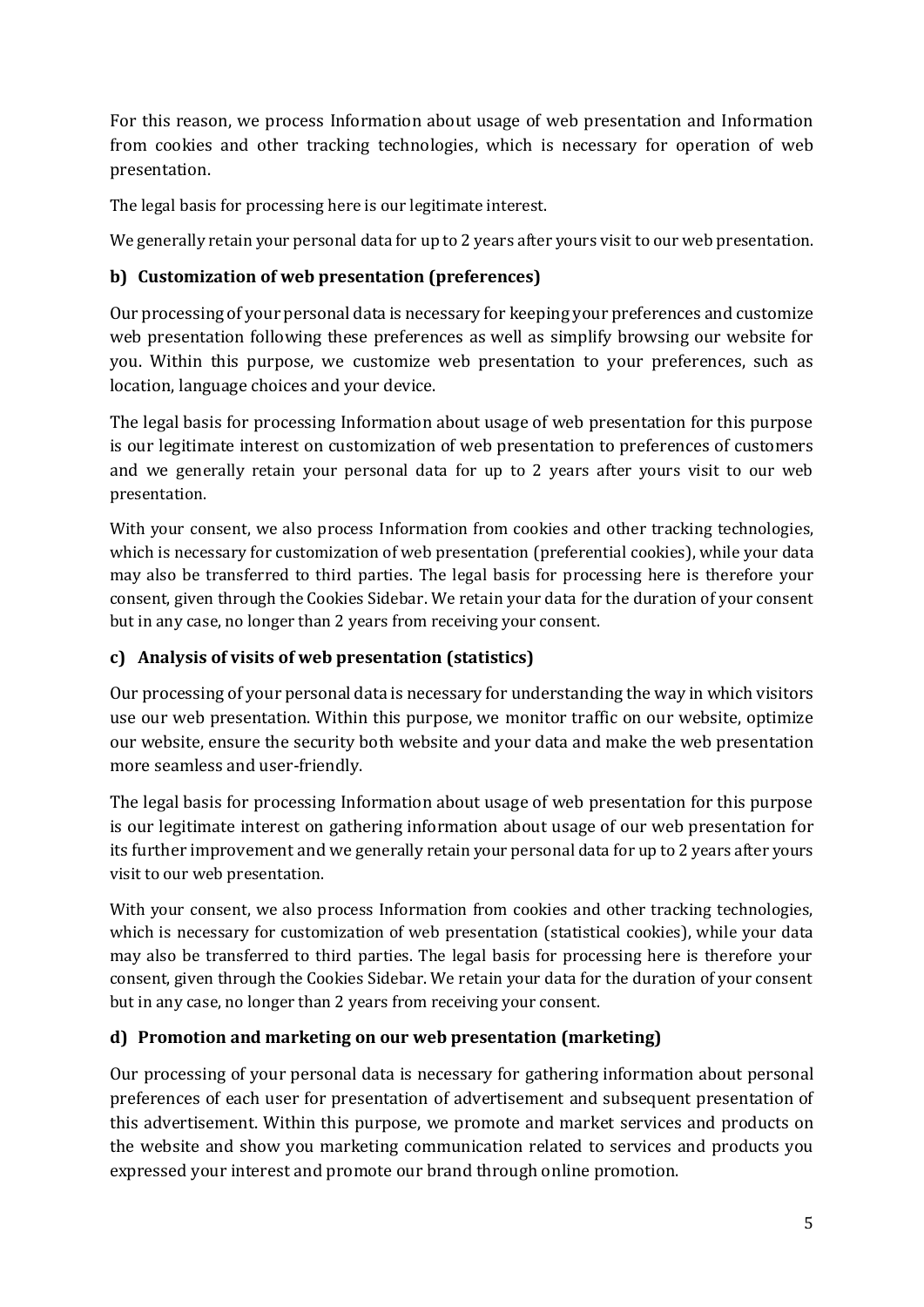The legal basis for processing Information about usage of web presentation for this purpose is our legitimate interest on promotion of the sale of our products and services and we generally retain your personal data for up to 2 years after yours visit to our web presentation.

With your consent, we also process Information from cookies and other tracking technologies, which is necessary for customization of web presentation (marketing cookies), while your data may also be transferred to third parties. The legal basis for processing here is therefore your consent, given through the Cookies Sidebar. We retain your data for the duration of your consent but in any case, no longer than 2 years from receiving your consent.

# **C. SOURCES OF PERSONAL DATA**

We process the data that you provide to us when we are concluding contract and when you are registering on and/or visiting our website.

We may also collect some of the data when you use our services and visit our website (including data about your behaviour on the platform) or when you communicate with us. We obtain other data by deriving it from the data set out above.

We may then receive additional personal data from our partners who are controllers of your personal data and who transfer it to us according to their own instructions and purposes: we are therefore data processors in relation to them. However, there may also be partners towards whom we will be in joint control. We also can receive technical data about the devices from which you log in (for example, the type of your smartphone). This helps us to continuously improve our services and adapt them to your technical capabilities.

# **D. COOKIES AND OTHER DIGITAL IDENTIFIERS**

Each time you visit our website, we store cookies, which are small files containing information about your visit, on your device and read them on subsequent visits. We use both cookies that are deleted after your visit on our website and cookies that remain on your device for a set period, but no longer than 2 years. In addition to cookies, we also use other similar technologies, such as web beacons, or small images contained in our platform that are loaded by your device and have a similar function to cookies.

Some of the cookies we use are necessary for the proper operation of or web presentation of our website, for example, to secure your access to the website. Some cookies use your preferences to personalize the content of the website and mark content that you have already viewed. If you block these cookies in your browser, the website may not function properly, and it may not be technically possible to provide you with some of our services.

#### **E. PROCESSORS AND OTHER PERSONAL DATA RECIPIENTS**

The processing of your personal data involves processors who always process personal data for the purposes set out above and in accordance with our instructions. The current list of processors participating on provision of the Roivenue Service is listed below. This list includes analytics service providers such as Google and other companies in its group.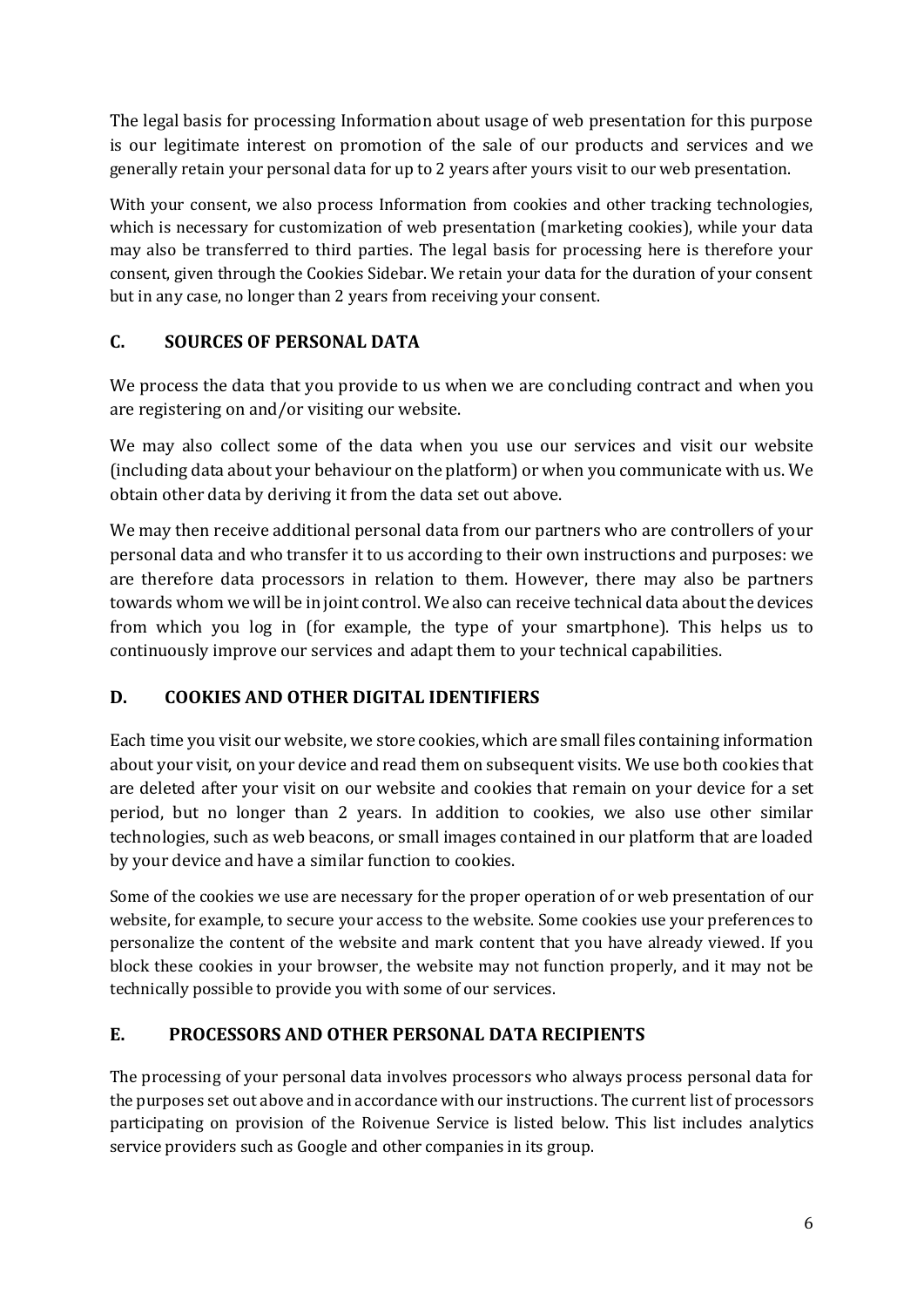As part of the transfer of data to our processors, we may also transfer your data to third countries outside the European Union that do not ensure an adequate level of protection of personal data. We will only make any such transfers if the processor in question commits to comply with the standard contractual clauses issued by the European Commission and available at [https://ec.europa.eu/info/law/law-topic/data-protection/international-dimension-data](https://ec.europa.eu/info/law/law-topic/data-protection/international-dimension-data-protection/standard-contractual-clauses-scc/standard-contractual-clauses-international-transfers_en)[protection/standard-contractual-clauses-scc/standard-contractual-clauses-international](https://ec.europa.eu/info/law/law-topic/data-protection/international-dimension-data-protection/standard-contractual-clauses-scc/standard-contractual-clauses-international-transfers_en)[transfers\\_en.](https://ec.europa.eu/info/law/law-topic/data-protection/international-dimension-data-protection/standard-contractual-clauses-scc/standard-contractual-clauses-international-transfers_en)

We also using processors for processing of data from our cookies and digital identifiers on our website. You can see what cookies are transferred to which processor here:

| Name of Processor     | <b>Location of Processor</b> | Type of cookies      |
|-----------------------|------------------------------|----------------------|
| <b>Google LLC</b>     | Google LLC                   | Operational (without |
|                       | 1600 Amphitheatre Parkway    | consent)             |
|                       | Mountain View, CA 94043      | Statistical          |
|                       | <b>USA</b>                   | Marketing            |
| Smartlook.com, s.r.o. | Šumavská 524/31, Veveří,     | Statistical          |
|                       | 602 00 Brno                  | Marketing            |

#### **F. MEASURES FOR DATA PROTECTION**

Protecting your data is our priority. For this reason, we have adopted, maintain and continuously improve our technical and organizational measures to protect against the leakage, loss, deletion or misuse of personal data.

Customer and subcontractor information are stored in a database that is replicated to a separate location. All sensitive information and security-related information are either encrypted or in case of logs completely obfuscated.

We operate on a dedicated network infrastructure in multiple locations. Connections between individual locations is using dedicated fibre links or encrypted tunnelled connections over internet. The network is protected using load-balancers and firewalls.

#### **G. YOUR RIGHTS RELATED TO PROCESSED PERSONAL DATA**

Just as we have rights and obligations when processing your personal data, you have certain rights when we are processing your personal data. You can exercise all these rights, as well as make enquiries or complaints, by contacting us by email at **dpo@roivenue.com**. We will always deal with your request as soon as possible, but at the latest within one month. In exceptional cases, we may extend this period by a further two months, in particular due to the complexity of your request. We will inform you of this extension.

Specifically, you have the following rights in relation to the processing of your personal data:

#### **a) Right to withdraw consent**

You have the right to withdraw your consent to the processing of your personal data at any time where applicable. You can do this on our website, by a link a email or by sending an email with the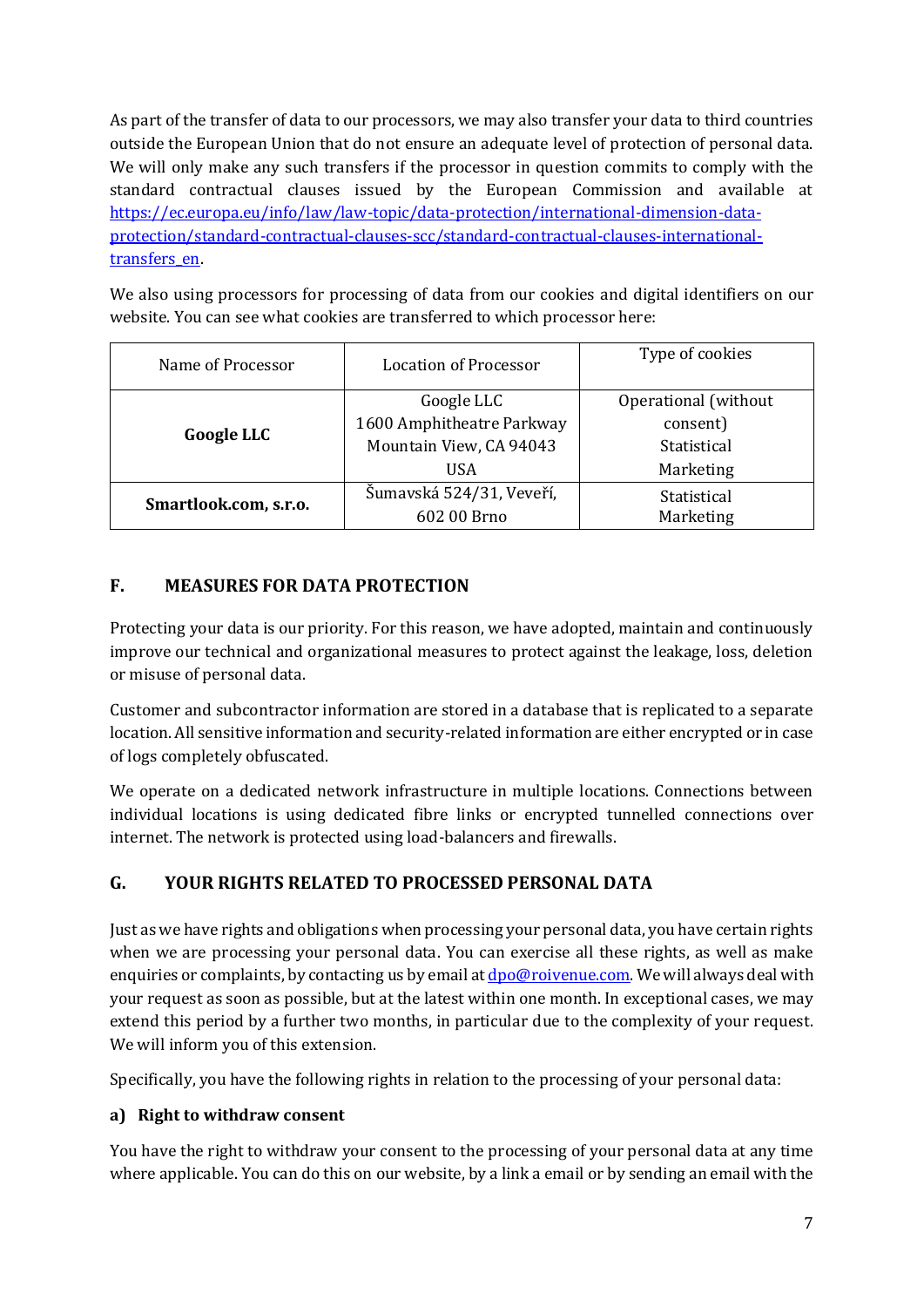following text: *'I do not consent to the further processing of personal data for the purpose of promotion and marketing on your website'* or any similar text to e-mail address mentioned above. However, withdrawal of consent does not affect the lawfulness of processing prior to such consent. Please note that in this case, your personal data will be deleted, and some features of the services or website may not be accessible.

#### **b) Right to access**

You have the right to obtain confirmation from us as to whether we are processing your personal data.

If we are processing your personal data, you also have the right to request access to information about the purpose and scope of the processing, the recipients of the data, the duration of the processing, the right to rectification, erasure, restriction of processing and to object to processing, the right to lodge a complaint with a supervisory authority and the sources of the personal data (this information is already provided in this document).

You can also ask us for a copy of the personal data we process. We provide the first copy free of charge, others may already be subject to a fee. The scope of the data provided may be limited so as not to interfere with the rights and freedoms of others.

#### **c) Right to rectification**

You have the right to request us to correct inaccurate personal data concerning you. Depending on the purpose of the processing, you may also have the right to have incomplete personal data completed, including by providing an additional declaration.

#### **d) Right to erasure ("right to be forgotten")**

You have the right to request the erasure of your personal data where:

- we no longer need your personal data for the purposes for which it was collected or processed;
- you withdraw the consent on the basis of which the personal data was processed and there is no further reason for processing it:
- you object to processing and there are no other purposes for processing, or you object to processing for direct marketing purposes;
- the personal data are processed against the law.

However, you cannot exercise this right if the processing is necessary for compliance with our legal obligations or for the performance of tasks in the public interest or for protection of our rights and claims.

#### **e) Right to restrict the processing**

You have the right to request restriction of the processing of your personal data where:

- you contest the accuracy of your personal data; in this case, you may request restriction of processing until the accuracy of the personal data is verified;
- the processing is against the law and you request restriction of the processing of your personal data instead of erasure;